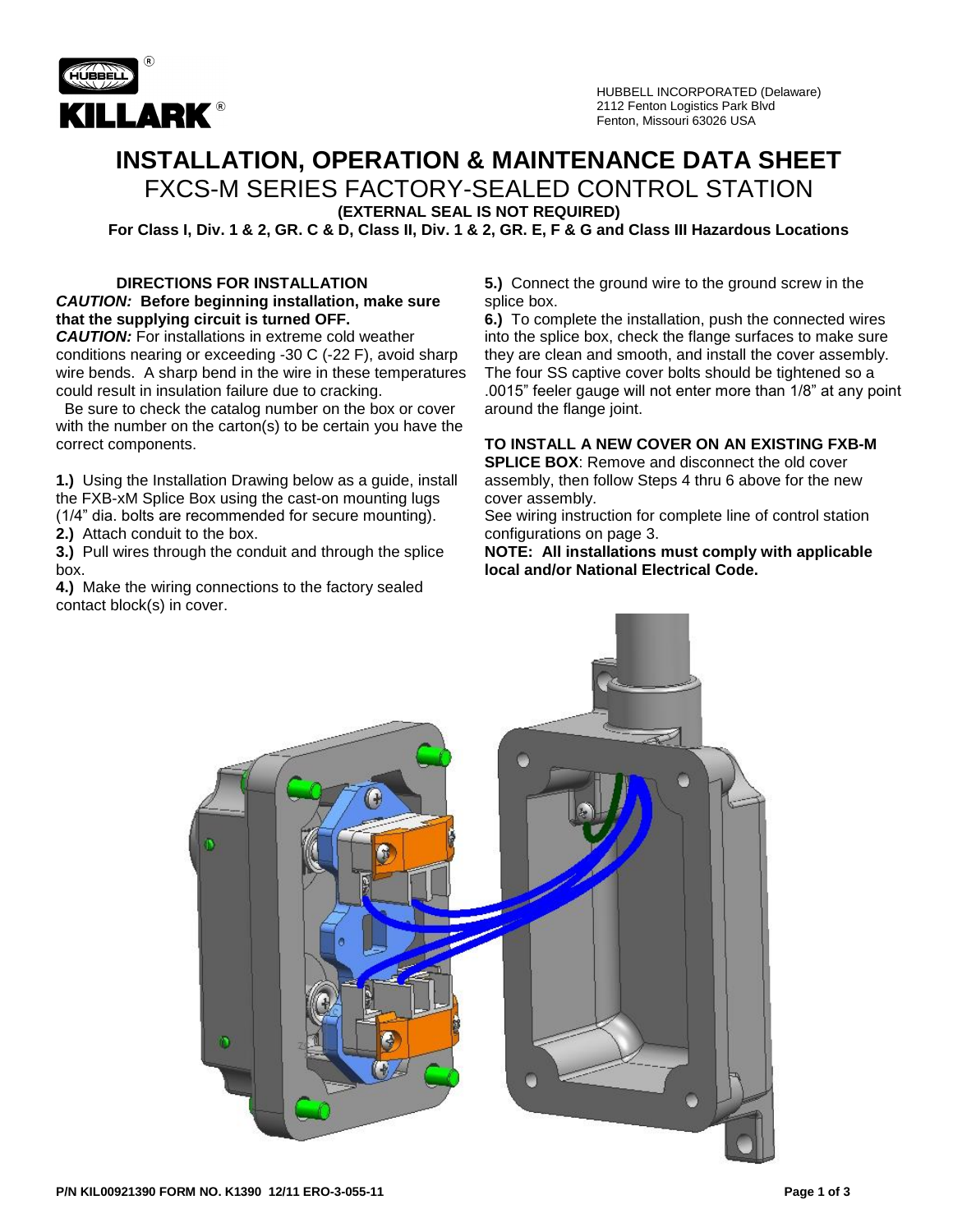#### **OPERATIONAL DATA**

The enclosure cover is made of cast copper-free aluminum alloy and is used with an aluminum or zinc plated cast iron back box. The assembly is suitable for Class I, Div. 1 & 2, Gr. C & D, Class II, Div. 1 & 2, Gr. E, F & G, and Class III hazardous locations. Like all electro-mechanical devices, these control stations require occasional maintenance. Parts may wear out or become defective due to adverse environmental conditions.

#### **MAINTENANCE DATA**

CAUTION – Disconnect this device from the supplying circuit before opening.

The flanges and operator shaft(s) should be lubricated occasionally to prevent corrosion, using Killark LUBG General Purpose lubricant. Keep all flanges clean and free from scratches. Many types of control station configurations are offered. All internal and external service parts are available. Consult the Killark factory for parts detail.

| TYPICAL CONTROL STATION CONFIGURATIONS |                           |                  |  |
|----------------------------------------|---------------------------|------------------|--|
| <b>COVER ASSEMBLIES</b>                | <b>BOX IDENTIFICATION</b> |                  |  |
| a) Pushbutton Series FXCS-M            | <b>SINGLE GANG</b>        |                  |  |
|                                        | CAT. NO.                  | <b>HUB SIZE</b>  |  |
| b) Combination Pushbutton              | <b>FXB-1</b>              | 1/2"             |  |
| & Pilot Light Series FXCS-M            | <b>FXB-2</b>              | 3/4"             |  |
|                                        | <b>FXB-3</b>              | 1"               |  |
| c) Pilot Light Series FXCS-M           | $FXB-4$                   | $1/2$ "(THRU)    |  |
|                                        | <b>FXB-5</b>              | 3/4"(THRU)       |  |
| d) Selector Switch Series FXCS-M       | FXB-6                     | <b>1" (THRU)</b> |  |

## REMEMBER TO SAVE ONE OF THESE SHEETS FOR MAINTENANCE PERSONNEL

| MAINTENANCE MANAGER: Please record the following information for your records. |  |  |  |
|--------------------------------------------------------------------------------|--|--|--|
|                                                                                |  |  |  |
| COMPLETE CATALOG NO.<br>(As shown on nameplate)                                |  |  |  |
| INSTALLED BY:                                                                  |  |  |  |
|                                                                                |  |  |  |
| INSTALLATION DATE                                                              |  |  |  |